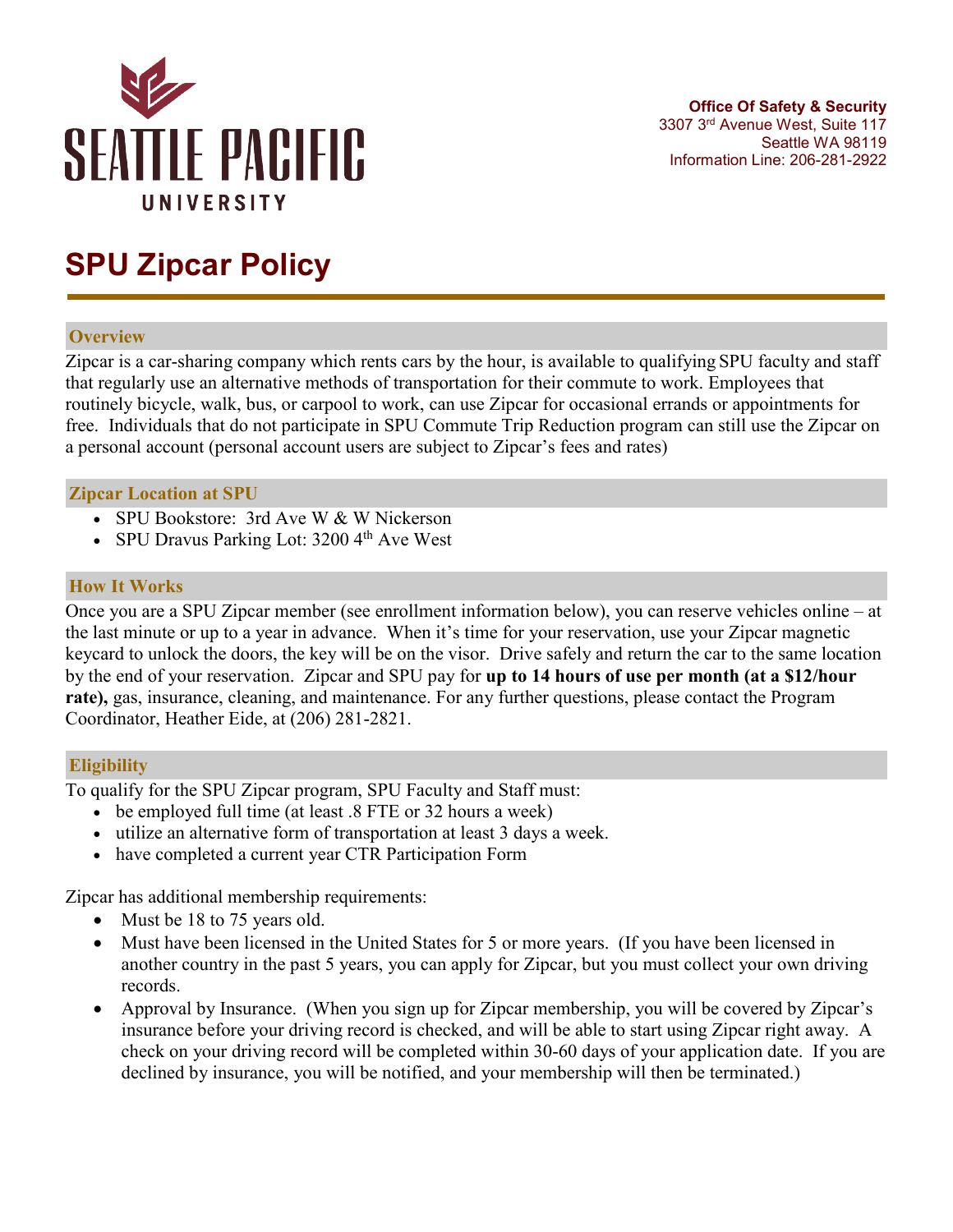## **Enrolling**

To enroll in the SPU Zipcar program:

- 1. Complete a current year Commute Trip Reduction Participation Form. Participation must be renewed each year to maintain SPU Zipcar membership status.
- 2. Employees must then sign up for membership online at [www.Zipcar.com.](http://www.flexcar.com/) Instructions to sign-up are provided in the enrollment packet. **Zipcar collects the employee's Credit Card information to have on file. All tolls, fees, traffic citations or charges above the 14 hours/month (at a \$12/hour rate) are then billed directly to the employee. Anything less than the 14 hours is covered by SPU.**
- 3. Employees will receive via mail within 7 days after completed application with their Member Number and PIN. Faculty and Staff will then be able to reserve and drive any Zipcar vehicle by the next day.

# **Declined Membership by Zipcar**

If you are declined by insurance, Zipcar will notify the employee and SPU's Parking and Transportation Coordinator. The employee's membership will be terminated and their Zipcard deactivated.

# **Usage Guidelines**

Free Zipcar use is available to authorized employees for trips of 2 hours or less, up to 12 hours a month for personal use during work hours only. Any business related usage needs to be done through your department or on your own personal account. Approval for longer reservations must be granted by SPU's Parking and Transportation Coordinator prior to any reservations.

# **SPU Zipcar Member Fees and Rates**

SPU will pay all associated fees and rates for authorized trips when the employee is an approved SPU Zipcar member. The Zipcar billing department will send monthly usage statements to the ETC. Questions regarding extensive usage without pre-approval will be addressed with the employee.